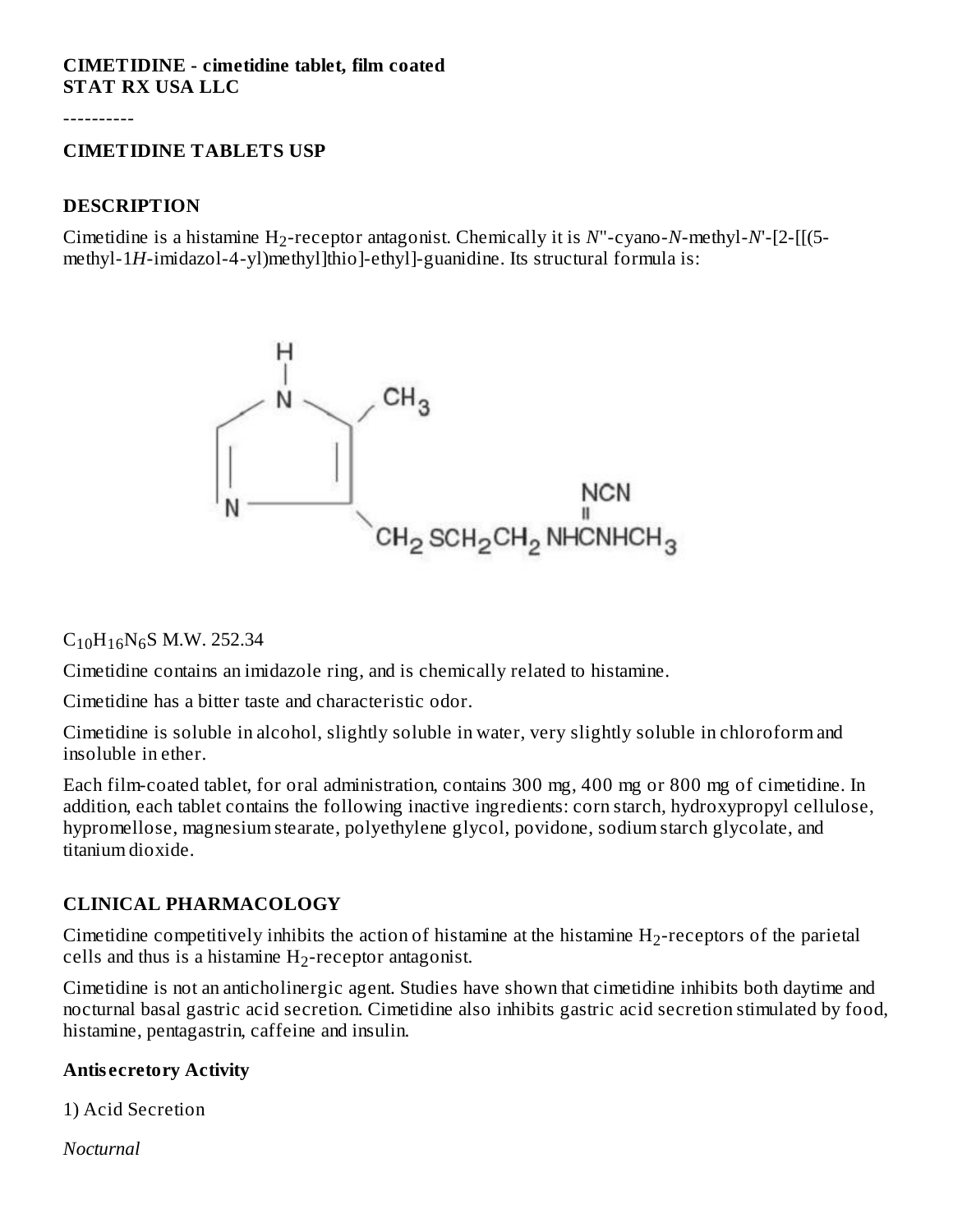An 800 mg oral dose of cimetidine at bedtime reduces mean hourly  $H^+$  activity by greater than 85% over an eight-hour period in duodenal ulcer patients, with no effect on daytime acid secretion. A 1600 mg oral dose of cimetidine at bedtime produces  $100\%$  inhibition of mean hourly H<sup>+</sup> activity over an eight-hour period in duodenal ulcer patients, but also reduces  $H^+$  activity by 35% for an additional five hours into the following morning. Cimetidine given as 400 mg twice daily and 300 mg four times daily decreases nocturnal acid secretion in a dose-related manner, i.e., 47% to 83% over a six- to eight-hour period and 54% over a nine-hour period, respectively.

# *Food Stimulated*

During the first hour after a standard experimental meal, a 300 mg oral dose of cimetidine inhibited gastric acid secretion in duodenal ulcer patients by at least 50%. During the subsequent two hours cimetidine inhibited gastric acid secretion by at least 75%.

The effect of a 300 mg breakfast dose of cimetidine continued for at least four hours and there was partial suppression of the rise in gastric acid secretion following the luncheon meal in duodenal ulcer patients. This suppression of gastric acid output was enhanced and could be maintained by another 300 mg dose of cimetidine given with lunch.

In another study, a 300 mg dose of cimetidine given with the meal increased gastric pH as compared with placebo.

|         | <b>Cimetidine</b> | <b>Placebo</b> |
|---------|-------------------|----------------|
| 1 hour  | 3.5               | 46.            |
| 2 hours | ว 1               | h              |
| 3 hours | 3.8               |                |
| 4 hours |                   |                |

# **Mean Gastric pH**

# *24-Hour Mean H Activity +*

Cimetidine dosed at 800 mg at bedtime, 400 mg twice daily, and 300 mg four times daily, all provide a similar, moderate (less than 60%) level of 24-hour acid suppression. However, the 800 mg bedtime dose regimen exerts its entire effect on nocturnal acid, and does not affect daytime gastric physiology.

# *Chemically Stimulated*

Cimetidine administered orally significantly inhibited gastric acid secretion stimulated by betazole (an isomer of histamine), pentagastrin, caffeine and insulin as follows:

# **Cimetidine Inhibition of Stimulated Gastric Acid Secretion**

| <b>Stimulant</b> | <b>Stimulant</b><br><b>Cimetidine</b><br>Dose |                       | % Inhibition        |
|------------------|-----------------------------------------------|-----------------------|---------------------|
| <b>Betazole</b>  | $1.5 \text{ mg/kg}$ (sc)<br>300 mg (po)       |                       | 85% at 2 ½<br>hours |
| Pentagastrin     | 6 $mcg/kg/hr$<br>(iv)                         | 100 mg/hr (iv)        | 60% at 1 hour       |
| Caffeine         | 5 mg/kg/hr<br>(iv)                            | $300 \text{ mg}$ (po) | 100% at 1 hour      |
| Insulin          | 0.03<br>units/ $kg/hr$<br>(iv)                |                       | 82% at 1 hour       |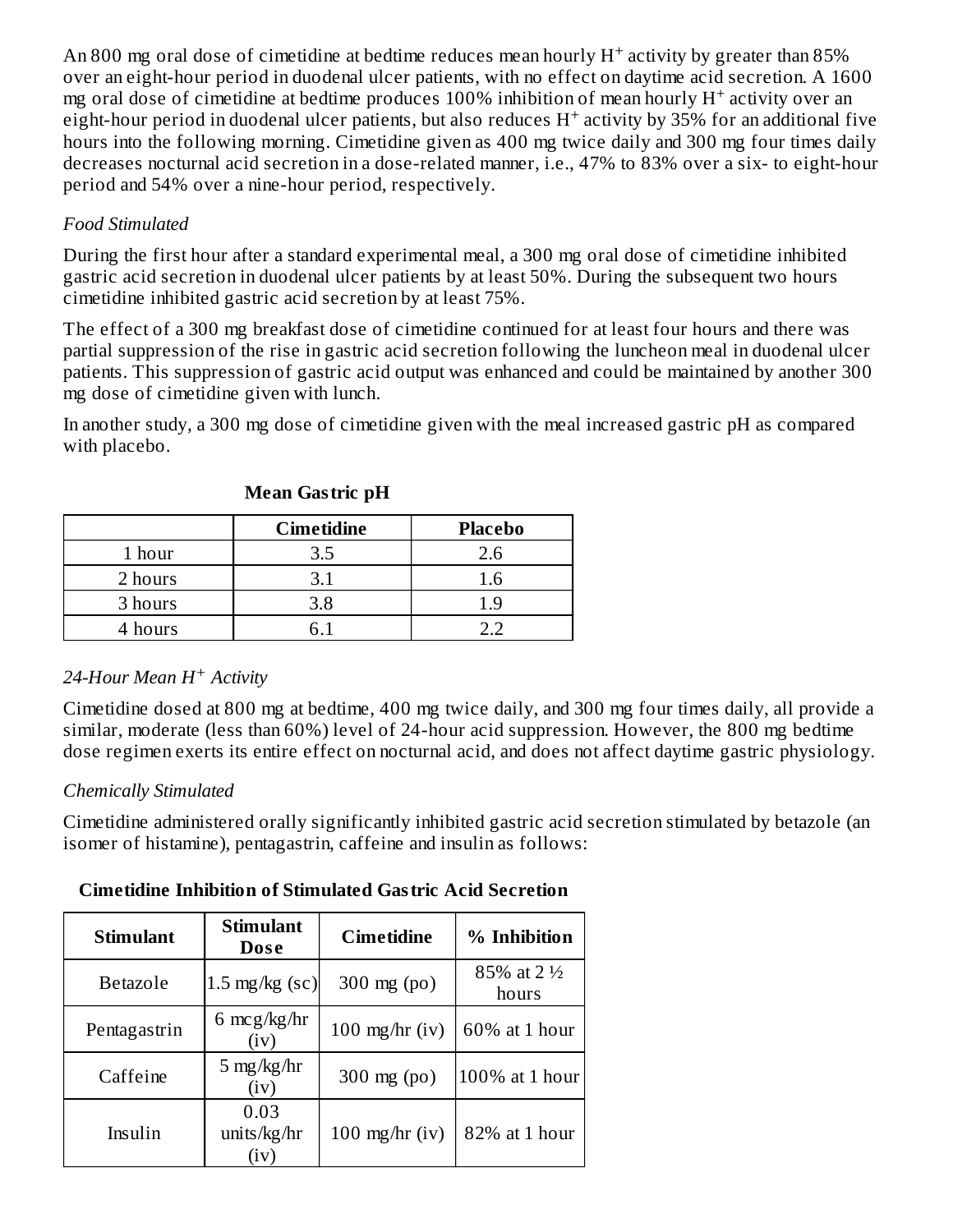When food and betazole were used to stimulate secretion, inhibition of hydrogen ion concentration usually ranged from 45% to 75% and the inhibition of volume ranged from 30% to 65%.

# 2) Pepsin

300 mg of cimetidine taken orally reduced total pepsin output as a result of the decrease in volume of gastric juice.

# 3) Intrinsic Factor

Intrinsic factor secretion was studied with betazole as a stimulant. Cimetidine dosed at 300 mg orally inhibited the rise in intrinsic factor concentration produced by betazole, but some intrinsic factor was secreted at all times.

# **Other**

Lower Esophageal Sphincter Pressure and Gastric Emptying

Cimetidine has no effect on lower esophageal sphincter (LES) pressure or the rate of gastric emptying.

# **Pharmacokinetics**

Cimetidine is rapidly absorbed after oral administration and peak levels occur in 45 to 90 minutes. The half-life of cimetidine is approximately 2 hours. Blood concentrations remain above that required to provide 80% inhibition of basal gastric acid secretion for 4 to 5 hours following a dose of 300 mg.

The principal route of excretion of cimetidine is the urine. Following oral administration, the drug is more extensively metabolized, the sulfoxide being the major metabolite. Following a single oral dose, 48% of the drug is recovered from the urine after 24 hours as the parent compound.

# **Clinical Trials**

Duodenal Ulcer

Cimetidine has been shown to be effective in the treatment of active duodenal ulcer and, at reduced dosage, in maintenance therapy following healing of active ulcers.

Active Duodenal Ulcer

Cimetidine accelerates the rate of duodenal ulcer healing. Healing rates reported in U.S. and foreign controlled trials with cimetidine are summarized below, beginning with the regimen providing the lowest nocturnal dose.

| Regimen                                     | $300$ mg 4   400 mg<br>times daily twice daily |     | 800 mg at<br>bedtime | $1600$ mg at<br>bedtime |  |  |  |
|---------------------------------------------|------------------------------------------------|-----|----------------------|-------------------------|--|--|--|
| week 4                                      | 68%                                            | 73% | 80%                  | 86%                     |  |  |  |
| week 6                                      | 80%                                            | 80% | 89%                  |                         |  |  |  |
| week 8<br>92%<br>94%                        |                                                |     |                      |                         |  |  |  |
| * Averages from controlled clinical trials. |                                                |     |                      |                         |  |  |  |

# **Duodenal Ulcer Healing Rates with Various Dosage Regimens of Cimetidine \***

A U.S. double-blind, placebo-controlled, dose-ranging study demonstrated that all once-daily at bedtime regimens of cimetidine were superior to placebo in ulcer healing and that 800 mg of cimetidine at bedtime healed 75% of patients at four weeks. The healing rate with 800 mg at bedtime was significantly superior to 400 mg at bedtime (66%) and not significantly different from 1600 mg at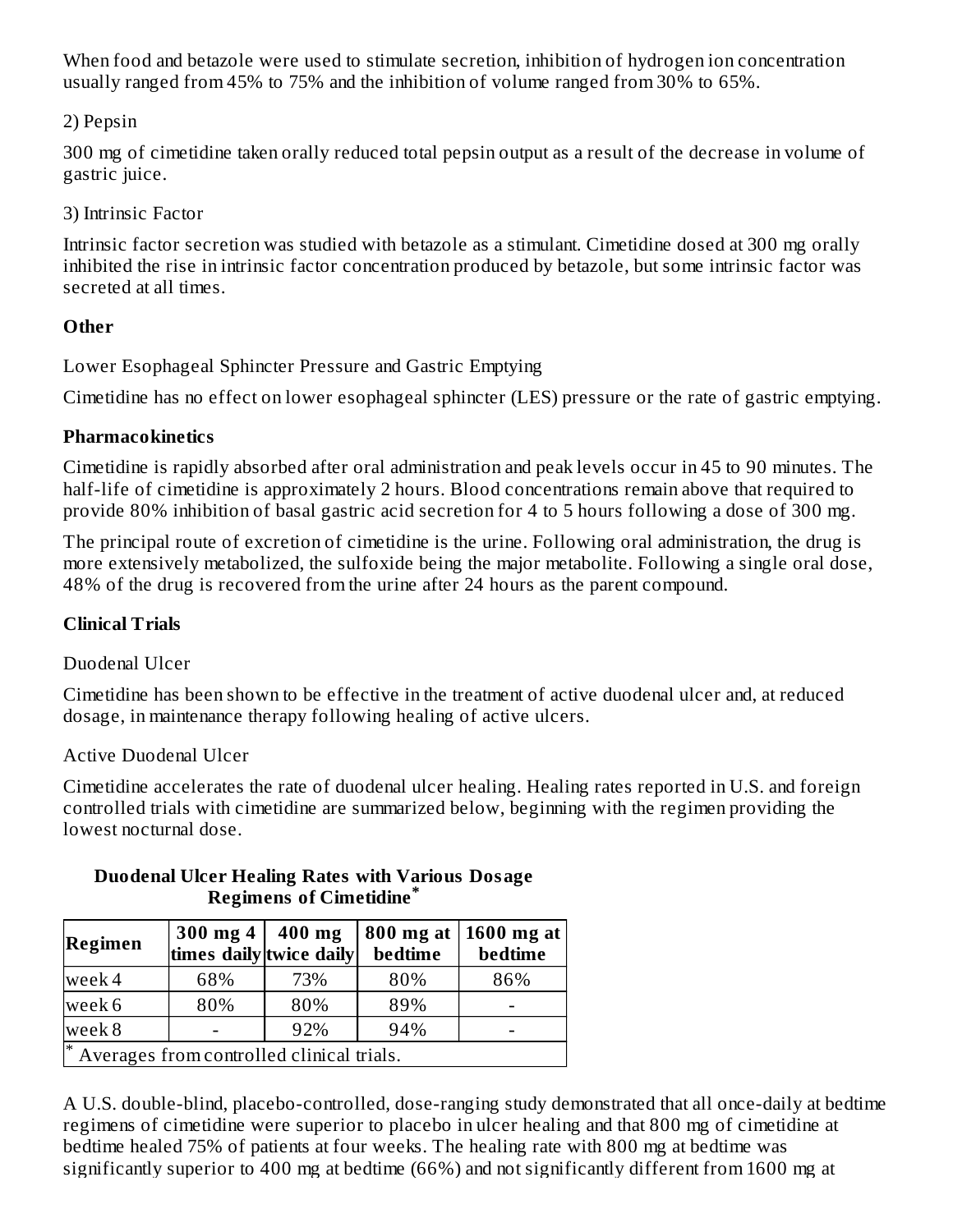bedtime. (81%).

In the U.S. dose-ranging trial, over 80% of patients receiving 800 mg of cimetidine at bedtime experienced nocturnal pain relief after one day. Relief from daytime pain was reported in approximately 70% of patients after two days. As with ulcer healing, the 800 mg dose at bedtime was superior to 400 mg at bedtime and not different from 1600 mg at bedtime.

In foreign, double-blind studies with 800 mg of cimetidine at bedtime, 79% to 85% of patients were healed at four weeks.

While short-term treatment with cimetidine can result in complete healing of the duodenal ulcer, acute therapy will not prevent ulcer recurrence after cimetidine has been discontinued. Some follow-up studies have reported that the rate of recurrence once therapy was discontinued was slightly higher for patients healed on cimetidine than for patients healed on other forms of therapy; however, the patients treated with cimetidine generally had more severe disease.

Maintenance Therapy in Duodenal Ulcer

Treatment with a reduced dose of cimetidine has been proven effective as maintenance therapy following healing of active duodenal ulcers.

In numerous placebo-controlled studies conducted worldwide, the percent of patients with observed ulcers at the end of one year's therapy with 400 mg of cimetidine at bedtime was significantly lower (10% to 45%) than in patients receiving placebo (44% to 70%). Thus, from 55% to 90% of patients were maintained free of observed ulcers at the end of one year with 400 mg of cimetidine at bedtime.

Factors such as smoking, duration and severity of disease, gender, and genetic traits may contribute to variations in actual percentages.

Trials of other anti-ulcer therapy, whether placebo-controlled, positive-controlled or open, have demonstrated a range of results similar to that seen with cimetidine.

Active Benign Gastric Ulcer

Cimetidine has been shown to be effective in the short-term treatment of active benign gastric ulcer.

In a multicenter, double-blind U.S. study, patients with endoscopically confirmed benign gastric ulcer were treated with 300 mg of cimetidine four times a day or with placebo for six weeks. Patients were limited to those with ulcers ranging from 0.5 to 2.5 cm in size. Endoscopically confirmed healing at six weeks was seen in significantly $*$  more patients treated with cimetidine than in patients receiving placebo, as shown below:

### **Rate of Endos copically Confirmed Gastric Ulcer Healing**

| Cimetidine (300 mg,<br>4 times daily) |                 | Placebo    |
|---------------------------------------|-----------------|------------|
| Week 2                                | 14/63 (22%)     | 7/63(11%)  |
| Total at week 6                       | 43/65 $(66%)^*$ | 30/67(45%) |
| ${}_{0.05}$                           |                 |            |

In a similar multicenter U.S. study of the 800 mg bedtime oral regimen, the endoscopically confirmed healing rates were:

### **Rate of Endos copically Confirmed Gastric Ulcer Healing**

|                 | $C$ imetidine (800 mg $\vert$<br>at bedtime) | <b>Placebo</b> |
|-----------------|----------------------------------------------|----------------|
| Total at week 6 | $63/83(76%)^*$                               | 44/80 (55%)    |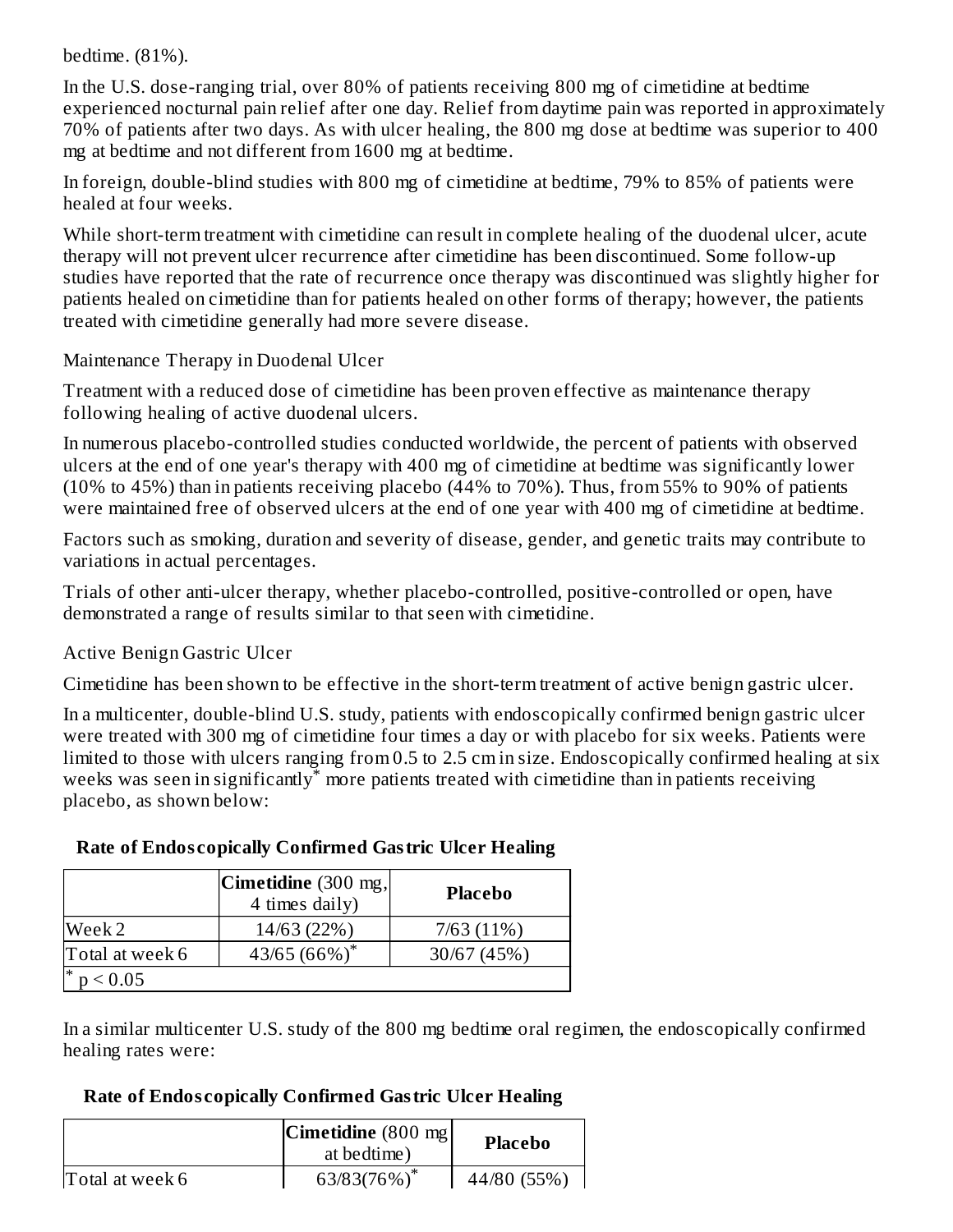$p = 0.005$ 

\*

Similarly, in worldwide double-blind clinical studies, endoscopically evaluated benign gastric ulcer healing rates were consistently higher with cimetidine than with placebo.

#### Gastroesophageal Reflux Disease

In two multicenter, double-blind, placebo-controlled studies in patients with gastroesophageal reflux disease (GERD) and endoscopically proven erosions and/or ulcers, cimetidine was significantly more effective than placebo in healing lesions. The endoscopically confirmed healing rates were:

| <b>Trial</b> |            | <b>Cimetidine</b><br>$(800 \text{ mg})$<br>twice<br>daily) | <b>Cimetidine</b><br>(400 mg 4 Placebo<br>times daily) |     | $p$ -Value (800<br>mg twice<br>daily vs.<br>placebo) |
|--------------|------------|------------------------------------------------------------|--------------------------------------------------------|-----|------------------------------------------------------|
|              | Week 6     | 45%                                                        | 52%                                                    | 26% | 0.02                                                 |
| 1            | Week<br>12 | 60%                                                        | 66%                                                    | 42% | 0.02                                                 |
|              | Week 6     | 50%                                                        |                                                        | 20% | < 0.01                                               |
| 2            | Week<br>12 | 67%                                                        |                                                        | 36% | < 0.01                                               |

#### **Rate of Endos copically Confirmed Healing of Erosions and/or Ulcers**

Total at week 6 63/83(76%) 44/80 (55%) 44/80 (55%) 44/80 (55%) 44/80 (55%) 44/80 (55%) 44/80 (55%) 44/80 (55%)

In these trials cimetidine was superior to placebo by most measures in improving symptoms of day- and night-time heartburn, with many of the differences statistically significant. The 4 times daily regimen was generally somewhat better than the twice daily regimen where these were compared.

Pathological Hypersecretory Conditions (such as Zollinger-Ellison Syndrome)

Cimetidine significantly inhibited gastric acid secretion and reduced occurrence of diarrhea, anorexia and pain in patients with pathological hypersecretion associated with Zollinger-Ellison Syndrome, systemic mastocytosis and multiple endocrine adenomas. Use of cimetidine was also followed by healing of intractable ulcers.

### **INDICATIONS AND USAGE**

Cimetidine tablets are indicated in:

**1) Short-term treatment of active duodenal ulcer.** Most patients heal within 4 weeks and there is rarely reason to use cimetidine at full dosage for longer than 6 to 8 weeks (see **DOSAGE AND ADMINISTRATION**, **Duodenal Ulcer**). Concomitant antacids should be given as needed for relief of pain. However, simultaneous administration of oral cimetidine and antacids is not recommended, since antacids have been reported to interfere with the absorption of oral cimetidine.

**2) Maintenance therapy for duodenal ulcer patients at reduced dosage after healing of active ulcer.** Patients have been maintained on continued treatment with cimetidine 400 mg at bedtime for periods of up to five years.

**3) Short-term treatment of active benign gastric ulcer.** There is no information concerning usefulness of treatment periods of longer than eight weeks.

**4) Erosive gastroesophageal reflux dis eas e (GERD).** Erosive esophagitis diagnosed by endoscopy. Treatment is indicated for twelve weeks for healing of lesions and control of symptoms. The use of cimetidine beyond twelve weeks has not been established (see **DOSAGE AND ADMINISTRATION**,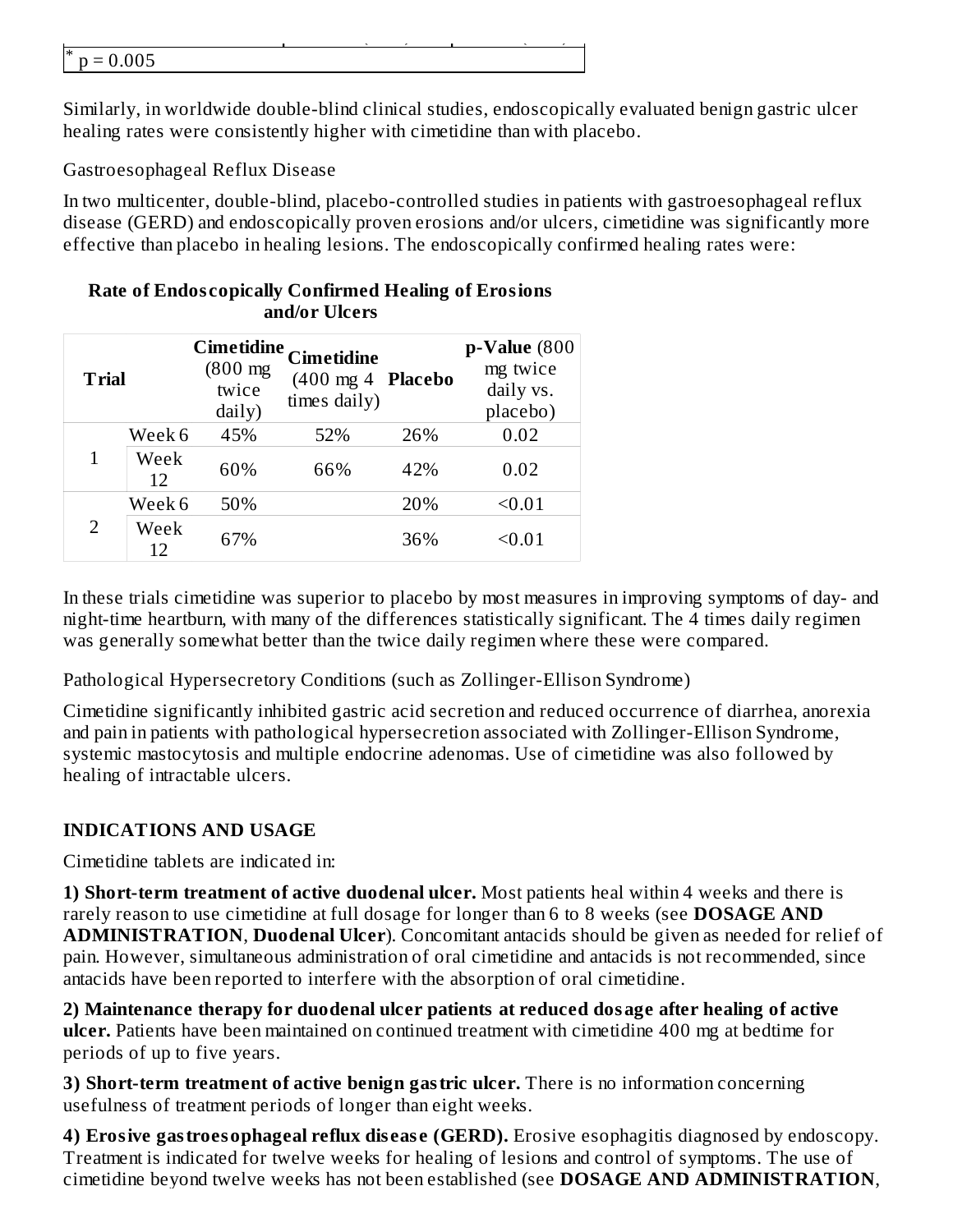#### cimetidine beyond twelve weeks has not been established (see **DOSAGE AND ADMINISTRATION**, **GERD**).

**5) The treatment of pathological hypers ecretory conditions** (i.e., Zollinger-Ellison Syndrome, systemic mastocytosis, multiple endocrine adenomas).

### **CONTRAINDICATIONS**

Cimetidine is contraindicated for patients known to have hypersensitivity to the product.

### **PRECAUTIONS**

#### **General**

Rare instances of cardiac arrythmias and hypotension have been reported following the rapid administration of cimetidine hydrochloride injection by intravenous bolus.

Symptomatic response to treatment with cimetidine does not preclude the presence of a gastric malignancy. There have been rare reports of transient healing of gastric ulcers despite subsequently documented malignancy.

Reversible confusional states (see **ADVERSE REACTIONS**) have been observed on occasion, predominantly, but not exclusively, in severely ill patients. Advancing age (50 or more years) and preexisting liver and/or renal disease appear to be contributing factors. In some patients these confusional states have been mild and have not required discontinuation of cimetidine. In cases where discontinuation was judged necessary, the condition usually cleared within 3 to 4 days of drug withdrawal.

### **Drug Interactions**

Cimetidine, apparently through an effect on certain microsomal enzyme systems, has been reported to reduce the hepatic metabolism of warfarin-type anticoagulants, phenytoin, propranolol, nifedipine, chlordiazepoxide, diazepam, certain tricyclic antidepressants, lidocaine, theophylline and metronidazole, thereby delaying elimination and increasing blood levels of these drugs.

Clinically significant effects have been reported with the warfarin anticoagulants; therefore, close monitoring of prothrombin time is recommended, and adjustment of the anticoagulant dose may be necessary when cimetidine is administered concomitantly. Interaction with phenytoin, lidocaine and theophylline has also been reported to produce adverse clinical effects.

However, a crossover study in healthy subjects receiving either 300 mg four times daily or 800 mg at bedtime of cimetidine concomitantly with a 300 mg twice daily dosage of theophylline (Theo-Dur $\mathbb{R}^*$ ) demonstrated less alteration in steady-state theophylline peak serum levels with the 800 mg at bedtime regimen, particularly in subjects aged 54 years and older. Data beyond ten days are not available. (Note: All patients receiving theophylline should be monitored appropriately, regardless of concomitant drug therapy.)

Dosage of the drugs mentioned above and other similarly metabolized drugs, particularly those of low therapeutic ratio or in patients with renal and/or hepatic impairment, may require adjustment when starting or stopping the concomitant administration of cimetidine to maintain optimum therapeutic blood levels.

Alteration of pH may affect the absorption of certain drugs (e.g., ketoconazole). If these products are needed, they should be given at least 2 hours before cimetidine administration.

Additional clinical experience may reveal other drugs affected by the concomitant administration of cimetidine.

# **Carcinogenesis, Mutagenesis, Impairment of Fertility**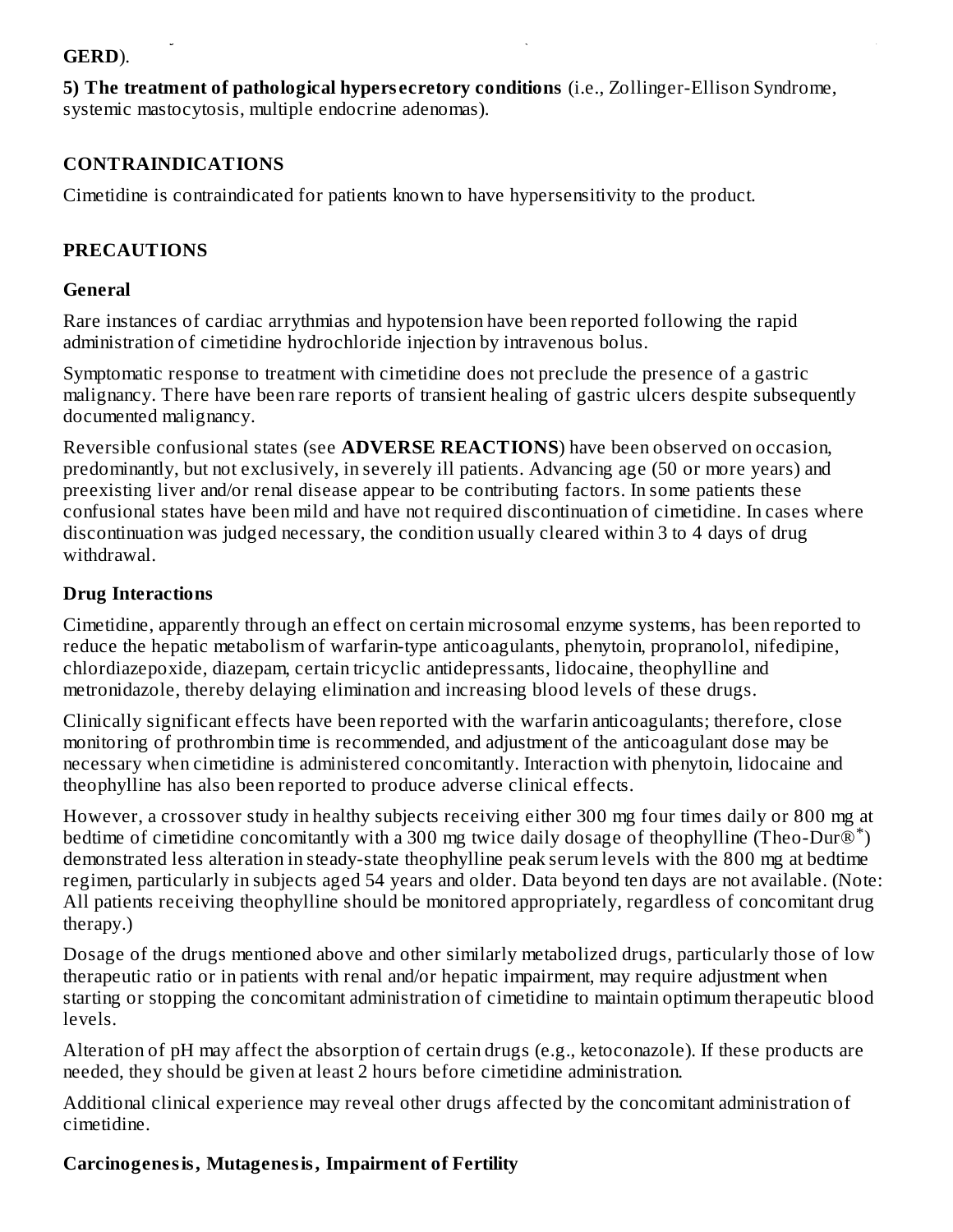In a 24-month toxicity study conducted in rats, at dose levels of 150, 378 and 950 mg/kg/day (approximately 8 to 48 times the recommended human dose), there was a small increase in the incidence of benign Leydig cell tumors in each dose group; when the combined drug-treated groups and control groups were compared, this increase reached statistical significance. In a subsequent 24-month study, there were no differences between the rats receiving 150 mg/kg/day and the untreated controls. However, a statistically significant increase in benign Leydig cell tumor incidence was seen in the rats that received 378 and 950 mg/kg/day. These tumors were common in control groups as well as treated groups and the difference became apparent only in aged rats.

Cimetidine has demonstrated a weak antiandrogenic effect. In animal studies this was manifested as reduced prostate and seminal vesicle weights. However, there was no impairment of mating performance or fertility, nor any harm to the fetus in these animals at doses 8 to 48 times the full therapeutic dose of cimetidine, as compared with controls. The cases of gynecomastia seen in patients treated for one month or longer may be related to this effect.

In human studies, cimetidine has been shown to have no effect on spermatogenesis, sperm count, motility, morphology or *in vitro* fertilizing capacity.

### **Pregnancy**

Teratogenic Effects

### *Pregnancy Category B*

Reproduction studies have been performed in rats, rabbits and mice at doses up to 40 times the normal human dose and have revealed no evidence of impaired fertility or harm to the fetus due to cimetidine. There are, however, no adequate and well-controlled studies in pregnant women. Because animal reproductive studies are not always predictive of human response, this drug should be used during pregnancy only if clearly needed.

### **Nursing Mothers**

Cimetidine is secreted in human milk and, as a general rule, nursing should not be undertaken while a patient is on a drug.

### **Pediatric Us e**

Clinical experience in pediatric patients is limited. Therefore, therapy with cimetidine cannot be recommended for pediatric patients under 16, unless, in the judgement of the physician, anticipated benefits outweigh the potential risks. In very limited experience, doses of 20 to 40 mg/kg/day have been used.

### **Immunocompromis ed Patients**

In immunocompromised patients, decreased gastric acidity, including that produced by acid-suppressing agents such as cimetidine, may increase the possibility of a hyperinfection of strongyloidiasis.

# **ADVERSE REACTIONS**

Adverse effects reported in patients taking cimetidine are described below by body system. Incidence figures of 1 in 100 and greater are generally derived from controlled clinical studies.

### **Gastrointestinal**

Diarrhea (usually mild) has been reported in approximately 1 in 100 patients.

# **CNS**

Headaches, ranging from mild to severe, have been reported in 3.5% of 924 patients taking 1600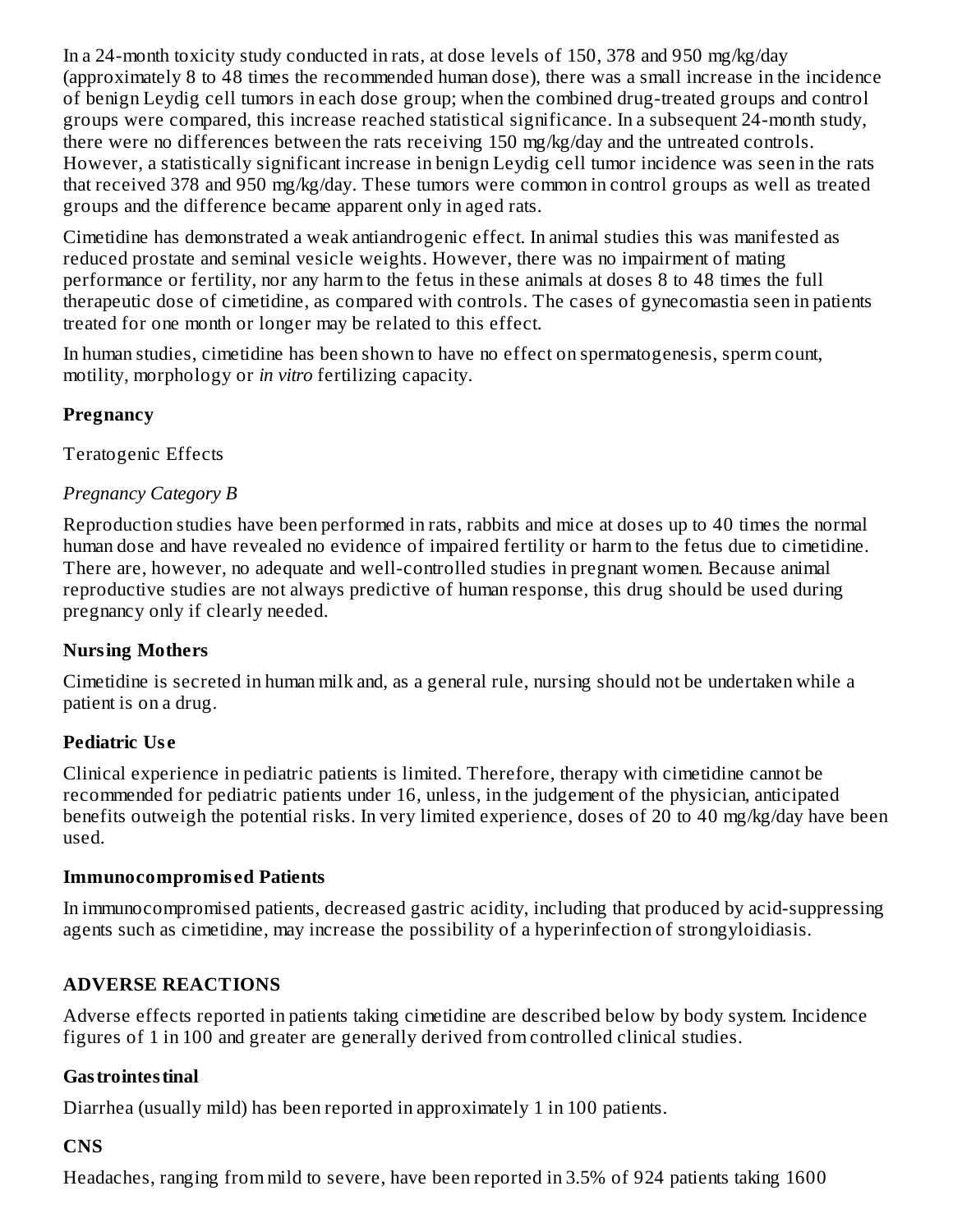mg/day, 2.1% of 2,225 patients taking 800 mg/day and 2.3% of 1,897 patients taking placebo. Dizziness and somnolence (usually mild) have been reported in approximately 1 in 100 patients on either 1600 mg/day or 800 mg/day.

Reversible confusional states, e.g., mental confusion, agitation, psychosis, depression, anxiety, hallucinations, disorientation, have been reported predominantly, but not exclusively, in severely ill patients. They have usually developed within 2 to 3 days of initiation of treatment with cimetidine and have cleared within 3 to 4 days of discontinuation of the drug.

# **Endocrine**

Gynecomastia has been reported in patients treated for one month or longer. In patients being treated for pathological hypersecretory states, this occurred in about 4% of cases while in all others the incidence was 0.3% to 1% in various studies. No evidence of induced endocrine dysfunction was found, and the condition remained unchanged or returned toward normal with continuing treatment with cimetidine.

Reversible impotence has been reported in patients with pathological hypersecretory disorders, e.g., Zollinger-Ellison Syndrome, receiving cimetidine, particularly in high doses, for at least 12 months (range 12 to 79 months, mean 38 months). However, in large-scale surveillance studies at regular dosage, the incidence has not exceeded that commonly reported in the general population.

# **Hematologic**

Decreased white blood cell counts in patients treated with cimetidine (approximately 1 per 100,000 patients), including agranulocytosis (approximately 3 per million patients), have been reported, including a few reports of recurrence on rechallenge. Most of these reports were in patients who had serious concomitant illnesses and received drugs and/or treatment known to produce neutropenia. Thrombocytopenia (approximately 3 per million patients) and, very rarely, cases of pancytopenia or aplastic anemia have also been reported. As with some other  $\rm H_2$ -receptor antagonists, there have been extremely rare reports of immune hemolytic anemia.

# **Hepatobiliary**

Dose-related increases in serum transaminase have been reported. In most cases they did not progress with continued therapy and returned to normal at the end of therapy. There have been rare reports of cholestatic or mixed cholestatic-hepatocellular effects. These were usually reversible. Because of the predominance of cholestatic features, severe parenchymal injury is considered highly unlikely. However, as in the occasional liver injury with other  $\rm H_2$ -receptor antagonists, in exceedingly rare circumstances fatal outcomes have been reported.

There has been reported a single case of biopsy-proven periportal hepatic fibrosis in a patient receiving cimetidine.

Rare cases of pancreatitis, which cleared on withdrawal of the drug, have been reported.

# **Hypers ensitivity**

Rare cases of fever and allergic reactions including anaphylaxis and hypersensitivity vasculitis, which cleared on withdrawal of the drug, have been reported.

# **Renal**

Small, possibly dose-related increases in plasma creatinine, presumably due to competition for renal tubular secretion, are not uncommon and do not signify deteriorating renal function. Rare cases of interstitial nephritis and urinary retention, which cleared on withdrawal of the drug, have been reported.

# **Cardiovas cular**

Rare cases of bradycardia, tachycardia and AV heart block have been reported with  $\rm H_2$ -receptor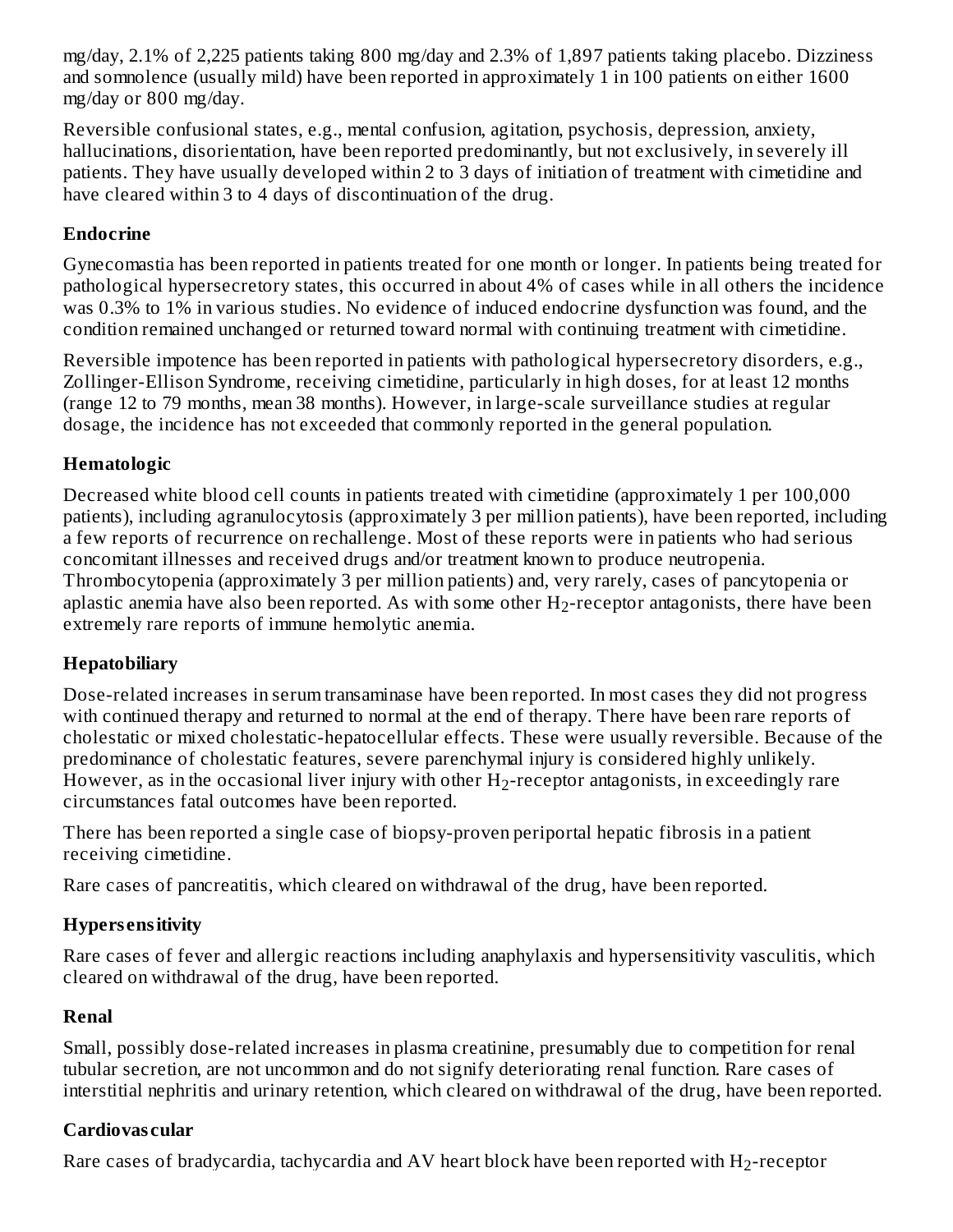antagonists.

### **Mus culoskeletal**

There have been rare reports of reversible arthralgia and myalgia; exacerbation of joint symptoms in patients with preexisting arthritis has also been reported. Such symptoms have usually been alleviated by a reduction in the dosage of cimetidine. Rare cases of polymyositis have been reported, but no causal relationship has been established.

2

#### **Integumental**

Mild rash and, very rarely, cases of severe generalized skin reactions including Stevens-Johnson syndrome, epidermal necrolysis, erythema multiforme, exfoliative dermatitis and generalized exfoliative erythroderma have been reported with  $\rm H_2$ -receptor antagonists. Reversible alopecia has been reported very rarely.

#### **Immune function**

There have been extremely rare reports of strongyloidiasis hyperinfection in immunocompromised patients.

### **OVERDOSAGE**

Studies in animals indicate that toxic doses are associated with respiratory failure and tachycardia that may be controlled by assisted respiration and the administration of a beta-blocker.

Reported acute ingestions orally of up to 20 grams have been associated with transient adverse effects similar to those encountered in normal clinical experience. The usual measures to remove unabsorbed material from the gastrointestinal tract, clinical monitoring, and supportive therapy should be employed.

There have been reports of severe CNS symptoms, including unresponsiveness, following ingestion of between 20 and 40 grams of cimetidine, and extremely rare reports following concomitant use of multiple CNS-active medications and ingestion of cimetidine at doses less than 20 grams. An elderly, terminally ill dehydrated patient with organic brain syndrome receiving concomitant antipsychotic agents and 4800 mg of cimetidine intravenously over a 24-hour period experienced mental deterioration with reversal on discontinuation.

There have been two deaths in adults who were reported to have ingested over 40 grams orally on a single occasion of cimetidine.

### **DOSAGE AND ADMINISTRATION**

### **Duodenal Ulcer**

Active Duodenal Ulcer

Clinical studies have indicated that suppression of nocturnal acid is the most important factor in duodenal ulcer healing (see **CLINICAL PHARMACOLOGY**, **Antis ecretory Activity**, **Acid Secretion**). This is supported by recent clinical trials (see **CLINICAL PHARMACOLOGY**, **Clinical Trials**, **Active Duodenal Ulcer**). Therefore, there is no apparent rationale, except for familiarity with use, for treating with anything other than a once-daily at bedtime dosage regimen.

In a U.S. oral dose-ranging study of 400 mg at bedtime, 800 mg at bedtime and 1600 mg at bedtime, a continuous dose response relationship for ulcer healing was demonstrated.

However, 800 mg at bedtime is the dose of choice for most patients, as it provides a high healing rate (the difference between 800 mg at bedtime and 1600 mg at bedtime being small), maximal pain relief, a decreased potential for drug interactions (see **PRECAUTIONS**, **Drug Interactions**) and maximal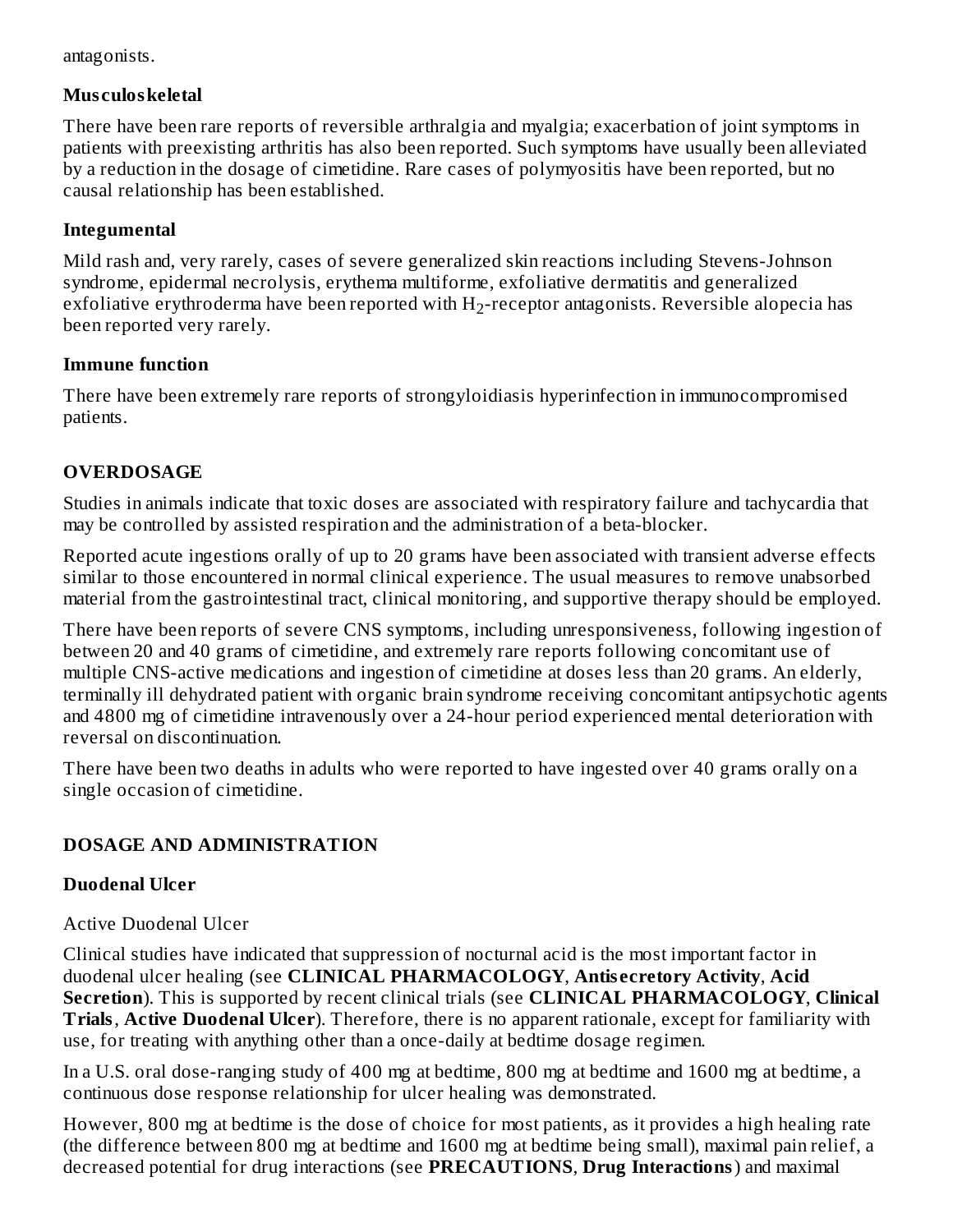patient convenience. Patients unhealed at four weeks, or those with persistent symptoms, have been shown to benefit from two to four weeks of continued therapy.

It has been shown that patients who both have an endoscopically demonstrated ulcer larger than 1 cm and are also heavy smokers (i.e., smoke one pack of cigarettes or more per day) are more difficult to heal. There is some evidence which suggests that more rapid healing can be achieved in this subpopulation with 1600 mg of cimetidine at bedtime. While early pain relief with either 800 mg at bedtime or 1600 mg at bedtime is equivalent in all patients, 1600 mg at bedtime provides an appropriate alternative when it is important to ensure healing within four weeks for this subpopulation. Alternatively, approximately 94% of all patients will also heal in eight weeks with 800 mg of cimetidine at bedtime.

Other regimens of cimetidine in the United States which have been shown to be effective are: 300 mg four times daily, with meals and at bedtime, the original regimen with which U.S. physicians have the most experience, and 400 mg twice daily, in the morning and at bedtime (see **CLINICAL PHARMACOLOGY**, **Clinical Trials**, **Active Duodenal Ulcer**).

Concomitant antacids should be given as needed for relief of pain. However, simultaneous administration of cimetidine and antacids is not recommended, since antacids have been reported to interfere with the absorption of cimetidine.

While healing with cimetidine often occurs during the first week or two, treatment should be continued for 4 to 6 weeks unless healing has been demonstrated by endoscopic examination.

Maintenance Therapy for Duodenal Ulcer

In those patients requiring maintenance therapy, the recommended adult oral dose is 400 mg at bedtime.

### **Active Benign Gastric Ulcer**

The recommended adult oral dosage for short-term treatment of active benign gastric ulcer is 800 mg at bedtime, or 300 mg four times a day with meals and at bedtime. Controlled clinical studies were limited to six weeks of treatment (see **CLINICAL PHARMACOLOGY**, **Clinical Trials**). A dose of 800 mg at bedtime is the preferred regimen for most patients based upon convenience and reduced potential for drug interactions. Symptomatic response to cimetidine does not preclude the presence of a gastric malignancy. It is important to follow gastric ulcer patients to assure rapid progress to complete healing.

### **Erosive Gastroesophageal Reflux Dis eas e (GERD)**

The recommended adult oral dosage for the treatment of erosive esophagitis that has been diagnosed by endoscopy is 1600 mg daily in divided doses (800 mg twice daily or 400 mg four times daily) for 12 weeks. The use of cimetidine beyond 12 weeks has not been established.

# **Pathological Hypers ecretory Conditions (such as Zollinger-Ellison Syndrome)**

Recommended adult oral dosage: 300 mg four times a day with meals and at bedtime. In some patients it may be necessary to administer higher doses more frequently. Doses should be adjusted to individual patient needs, but should not usually exceed 2400 mg per day and should continue as long as clinically indicated.

### **Dosage Adjustment for Patients with Impaired Renal Function**

Patients with severely impaired renal function have been treated with cimetidine. However, such usage has been very limited. On the basis of this experience the recommended dosage is 300 mg every 12 hours orally. Should the patient's condition require, the frequency of dosing may be increased to every 8 hours or even further with caution. In severe renal failure, accumulation may occur and the lowest frequency of dosing compatible with an adequate patient response should be used. When liver impairment is also present, further reductions in dosage may be necessary. Hemodialysis reduces the level of circulating cimetidine. Ideally, the dosage schedule should be adjusted so that the timing of a scheduled dose coincides with the end of hemodialysis.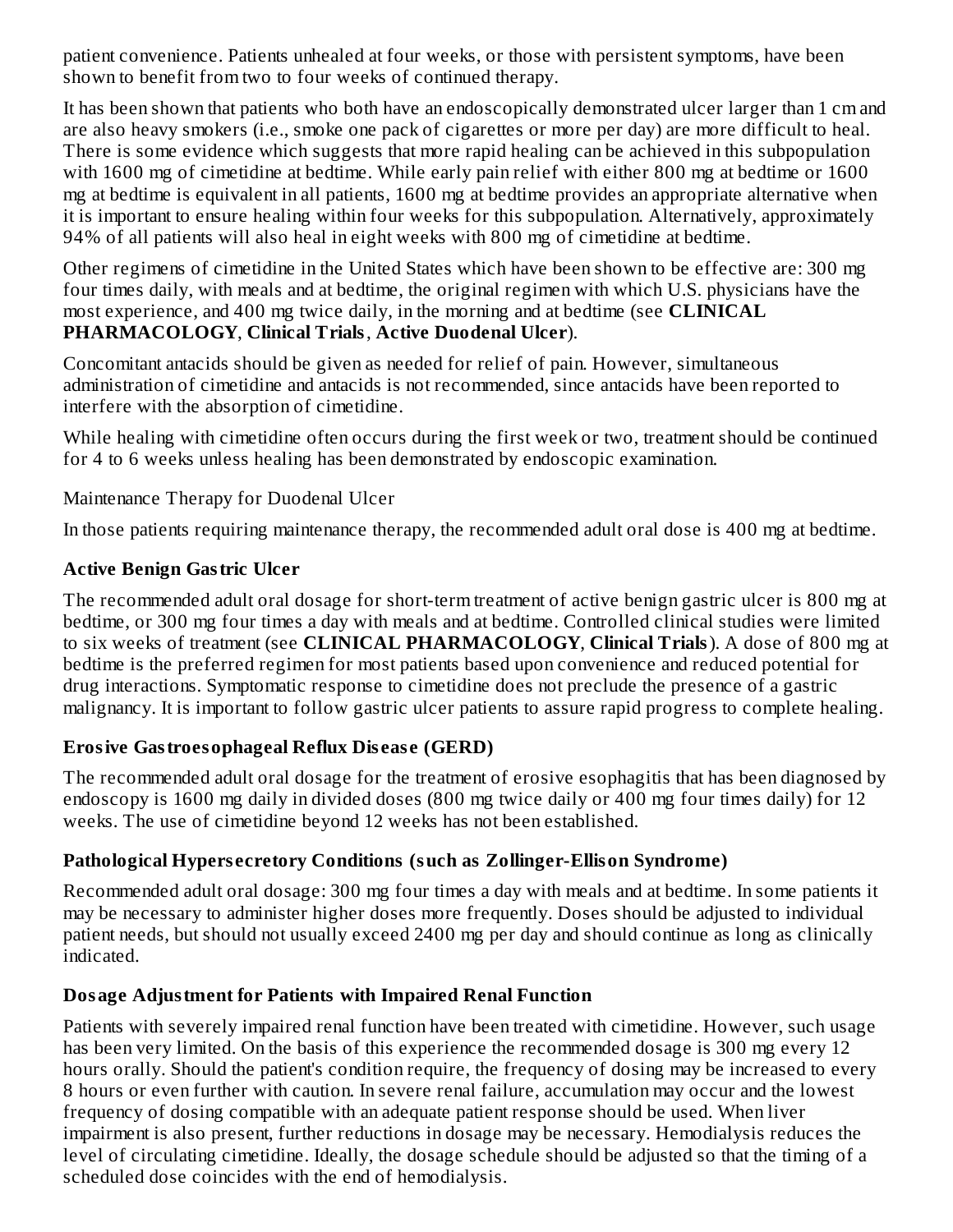#### **HOW SUPPLIED**

Cimetidine Tablets USP 300 mg are available as white to off-white, round, unscored, film-coated tablets, debossed "300" on one side and "7117" on the other side, packaged in bottles of 100, 500 and 1000 tablets.

Cimetidine Tablets USP 400 mg are available as white to off-white, capsule-shaped, scored, filmcoated tablets, debossed "400" on one side and "7171" on the other side, packaged in bottles of 60, 100 and 500 tablets.

Cimetidine Tablets USP 800 mg are available as white to off-white, oval-shaped, scored, film-coated tablets, debossed "800" on one side and "7711" on the other side, packaged in bottles of 30, 100 and 500 tablets.

PHARMACIST: Dispense in a tight, light-resistant container as defined in the USP, with a childresistant closure (as required).

Store at 20° to 25°C (68° to 77°F) [See USP Controlled Room Temperature].

 ${}^{\ast} \mathrm{Theo\text{-}Dur}^{\circledR}$  is a registered trademark of Key Pharmaceuticals, Inc.

Iss. 3/2009

Manufactured in Ireland By:

IVAX PHARMACEUTICALS IRELAND

Waterford, Ireland

Manufactured For:

TEVA PHARMACEUTICALS USA

Sellersville, PA 18960

### **PACKAGE LABELS**

#### CIMETIDINE 400MG LABEL IMAGE

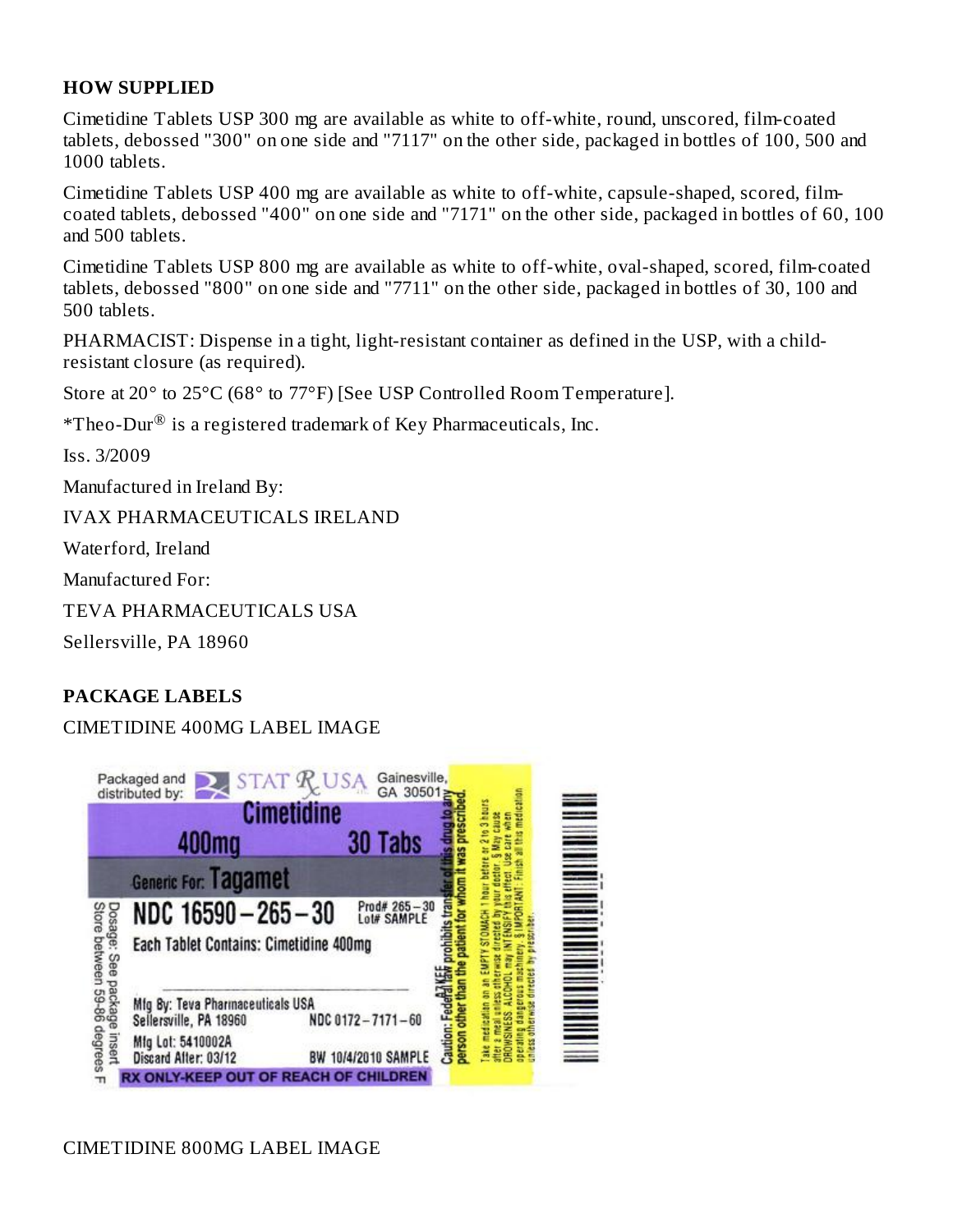|                                                                                                                     | <b>Cimetidine</b>           |
|---------------------------------------------------------------------------------------------------------------------|-----------------------------|
| <b>800mg</b>                                                                                                        | 90 Tabs                     |
| Generic For: Tagamet                                                                                                |                             |
| NDC 16590-372-90                                                                                                    | Prod# 372-90<br>Lot# SAMPLE |
| Dosage: See package insert<br>Store between 59-86 degrees F<br><b>Each Tablet Contains: Cimetidine</b><br>800mg USP |                             |
| Mig By: Teva Pharmaceuticals USA<br>Sellersville, PA 18960                                                          | NDC 0172-7711-60            |
| Mfg Lot: MJ8644                                                                                                     | BW 8/26/2010 SAMPLE         |

| <b>CIMETIDINE</b>                                                               |                                                                               |                                                              |                     |                   |                          |                  |
|---------------------------------------------------------------------------------|-------------------------------------------------------------------------------|--------------------------------------------------------------|---------------------|-------------------|--------------------------|------------------|
| cimetidine tablet, film coated                                                  |                                                                               |                                                              |                     |                   |                          |                  |
|                                                                                 |                                                                               |                                                              |                     |                   |                          |                  |
| <b>Product Information</b>                                                      |                                                                               |                                                              |                     |                   |                          |                  |
| Product Type                                                                    | HUMAN PRESCRIPTION DRUG<br>Item Code (Source)<br>NDC:16590-265(NDC:0172-7171) |                                                              |                     |                   |                          |                  |
| <b>Route of Administration</b>                                                  |                                                                               | ORAL                                                         |                     |                   |                          |                  |
|                                                                                 |                                                                               |                                                              |                     |                   |                          |                  |
|                                                                                 |                                                                               |                                                              |                     |                   |                          |                  |
| <b>Active Ingredient/Active Moiety</b>                                          |                                                                               |                                                              |                     |                   |                          |                  |
|                                                                                 |                                                                               | <b>Ingredient Name</b>                                       |                     |                   | <b>Basis of Strength</b> | Strength         |
|                                                                                 |                                                                               | CIMETIDINE (UNII: 80061L1WGD) (CIMETIDINE - UNII:80061L1WGD) |                     | <b>CIMETIDINE</b> |                          | 400 mg           |
|                                                                                 |                                                                               |                                                              |                     |                   |                          |                  |
|                                                                                 |                                                                               |                                                              |                     |                   |                          |                  |
| <b>Inactive Ingredients</b>                                                     |                                                                               |                                                              |                     |                   |                          |                  |
|                                                                                 |                                                                               | <b>Ingredient Name</b>                                       |                     |                   |                          | Strength         |
| STARCH, CORN (UNII: O8232NY3SJ)                                                 |                                                                               |                                                              |                     |                   |                          |                  |
| HYDRO XYPROPYL CELLULOSE (UNII: RFW2ET671P)                                     |                                                                               |                                                              |                     |                   |                          |                  |
| HYPROMELLOSE (UNII: 3NXW29V3WO)                                                 |                                                                               |                                                              |                     |                   |                          |                  |
| MAGNESIUM STEARATE (UNII: 70097M6I30)<br>POLYETHYLENE GLYCOL (UNII: 3WJQ0SDW1A) |                                                                               |                                                              |                     |                   |                          |                  |
| PO VIDO NE (UNII: FZ989GH94E)                                                   |                                                                               |                                                              |                     |                   |                          |                  |
|                                                                                 |                                                                               | SODIUM STARCH GLYCOLATE TYPE A POTATO (UNII: 5856J3G2A2)     |                     |                   |                          |                  |
| TITANIUM DIO XIDE (UNII: 15FIX9 V2JP)                                           |                                                                               |                                                              |                     |                   |                          |                  |
|                                                                                 |                                                                               |                                                              |                     |                   |                          |                  |
|                                                                                 |                                                                               |                                                              |                     |                   |                          |                  |
| <b>Product Characteristics</b>                                                  |                                                                               |                                                              |                     |                   |                          |                  |
| Color                                                                           | white (WHITE TO OFF WHITE)                                                    |                                                              | <b>Score</b>        |                   |                          | 2 pieces         |
| <b>Shape</b>                                                                    | <b>OVAL (CAPSULE SHAPED)</b>                                                  |                                                              | <b>Size</b>         |                   |                          | 14 <sub>mm</sub> |
| Flavor                                                                          |                                                                               |                                                              | <b>Imprint Code</b> |                   |                          | 400;71;71        |
| <b>Contains</b>                                                                 |                                                                               |                                                              |                     |                   |                          |                  |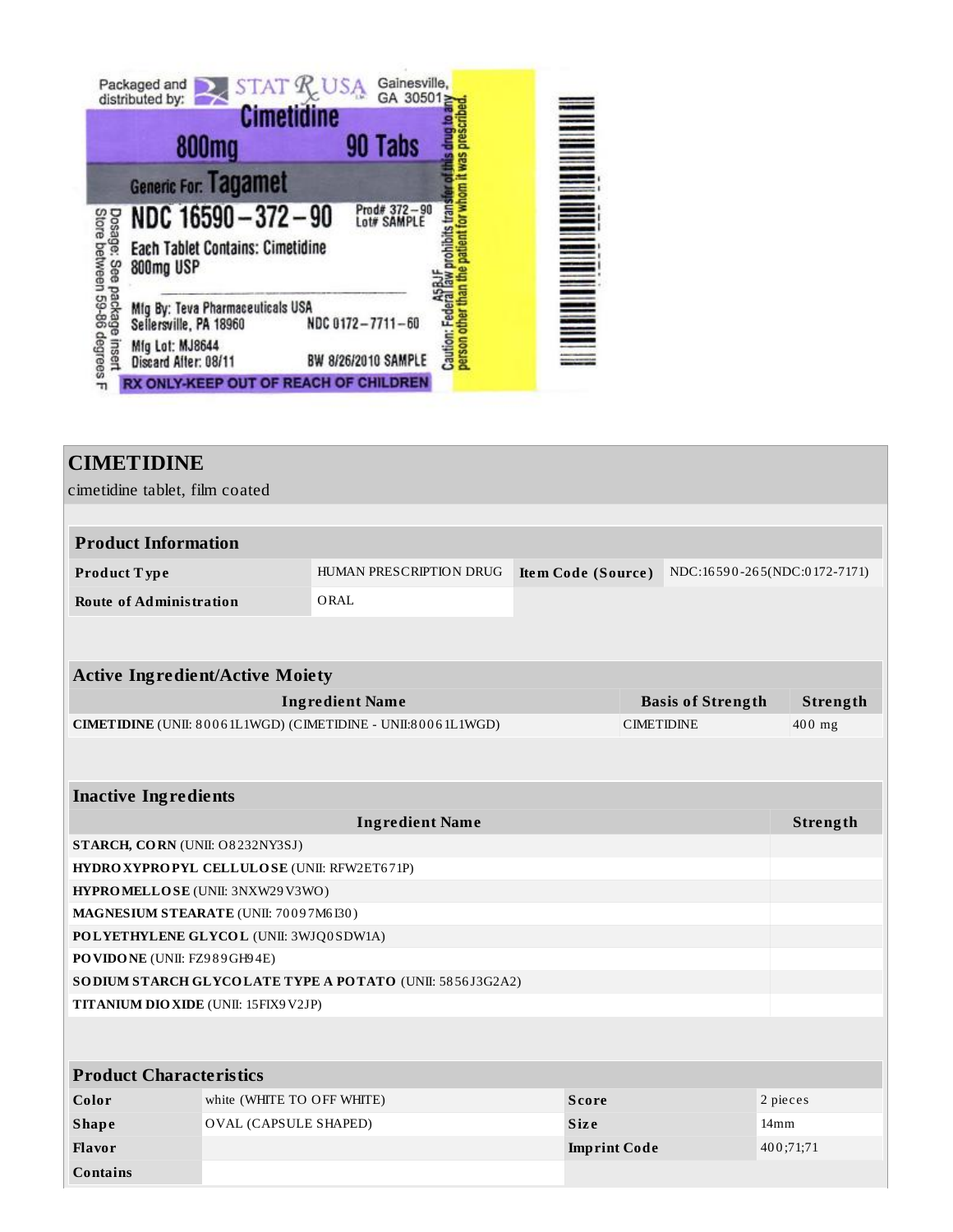| Packaging |                              |                                                 |  |                             |  |                           |  |
|-----------|------------------------------|-------------------------------------------------|--|-----------------------------|--|---------------------------|--|
| #         | <b>Item Code</b>             | <b>Package Description</b>                      |  | <b>Marketing Start Date</b> |  | <b>Marketing End Date</b> |  |
|           | $1$ NDC:16590-265-30         | 30 in 1 BOTTLE                                  |  |                             |  |                           |  |
|           | 2 NDC:16590-265-56           | 56 in 1 BOTTLE                                  |  |                             |  |                           |  |
|           |                              |                                                 |  |                             |  |                           |  |
|           |                              |                                                 |  |                             |  |                           |  |
|           | <b>Marketing Information</b> |                                                 |  |                             |  |                           |  |
|           | <b>Marketing Category</b>    | <b>Application Number or Monograph Citation</b> |  | <b>Marketing Start Date</b> |  | <b>Marketing End Date</b> |  |
|           | <b>ANDA</b>                  | ANDA074424                                      |  | 05/26/2010                  |  |                           |  |
|           |                              |                                                 |  |                             |  |                           |  |

| <b>CIMETIDINE</b><br>cimetidine tablet, film coated |                            |                                                              |                     |                   |                              |                    |
|-----------------------------------------------------|----------------------------|--------------------------------------------------------------|---------------------|-------------------|------------------------------|--------------------|
|                                                     |                            |                                                              |                     |                   |                              |                    |
| <b>Product Information</b>                          |                            |                                                              |                     |                   |                              |                    |
| Product Type                                        |                            | HUMAN PRESCRIPTION DRUG                                      | Item Code (Source)  |                   | NDC:16590-372(NDC:0172-7711) |                    |
| <b>Route of Administration</b>                      |                            | ORAL                                                         |                     |                   |                              |                    |
|                                                     |                            |                                                              |                     |                   |                              |                    |
|                                                     |                            |                                                              |                     |                   |                              |                    |
| <b>Active Ingredient/Active Moiety</b>              |                            |                                                              |                     |                   |                              |                    |
|                                                     |                            | <b>Ingredient Name</b>                                       |                     |                   | <b>Basis of Strength</b>     | Strength           |
|                                                     |                            | CIMETIDINE (UNII: 80061L1WGD) (CIMETIDINE - UNII:80061L1WGD) |                     | <b>CIMETIDINE</b> |                              | 800 mg             |
|                                                     |                            |                                                              |                     |                   |                              |                    |
|                                                     |                            |                                                              |                     |                   |                              |                    |
| <b>Inactive Ingredients</b>                         |                            |                                                              |                     |                   |                              |                    |
| <b>Ingredient Name</b>                              |                            |                                                              |                     |                   | Strength                     |                    |
| STARCH, CORN (UNII: O8232NY3SJ)                     |                            |                                                              |                     |                   |                              |                    |
| HYDROXYPROPYL CELLULOSE (UNII: RFW2ET671P)          |                            |                                                              |                     |                   |                              |                    |
| HYPROMELLOSE (UNII: 3NXW29V3WO)                     |                            |                                                              |                     |                   |                              |                    |
| MAGNESIUM STEARATE (UNII: 70097M6I30)               |                            |                                                              |                     |                   |                              |                    |
| POLYETHYLENE GLYCOL (UNII: 3WJQ0SDW1A)              |                            |                                                              |                     |                   |                              |                    |
| PO VIDO NE (UNII: FZ989GH94E)                       |                            |                                                              |                     |                   |                              |                    |
|                                                     |                            | SODIUM STARCH GLYCOLATE TYPE A POTATO (UNII: 5856J3G2A2)     |                     |                   |                              |                    |
| TITANIUM DIO XIDE (UNII: 15FIX9 V2JP)               |                            |                                                              |                     |                   |                              |                    |
|                                                     |                            |                                                              |                     |                   |                              |                    |
|                                                     |                            |                                                              |                     |                   |                              |                    |
| <b>Product Characteristics</b>                      |                            |                                                              |                     |                   |                              |                    |
| Color                                               | white (WHITE TO OFF WHITE) |                                                              | <b>Score</b>        |                   |                              | 2 pieces           |
| <b>Shape</b>                                        | <b>OVAL</b>                |                                                              | <b>Size</b>         |                   |                              | $19 \,\mathrm{mm}$ |
| <b>Flavor</b>                                       |                            |                                                              | <b>Imprint Code</b> |                   |                              | 800;77;11          |
| <b>Contains</b>                                     |                            |                                                              |                     |                   |                              |                    |
|                                                     |                            |                                                              |                     |                   |                              |                    |
|                                                     |                            |                                                              |                     |                   |                              |                    |
| Packaging                                           |                            |                                                              |                     |                   |                              |                    |